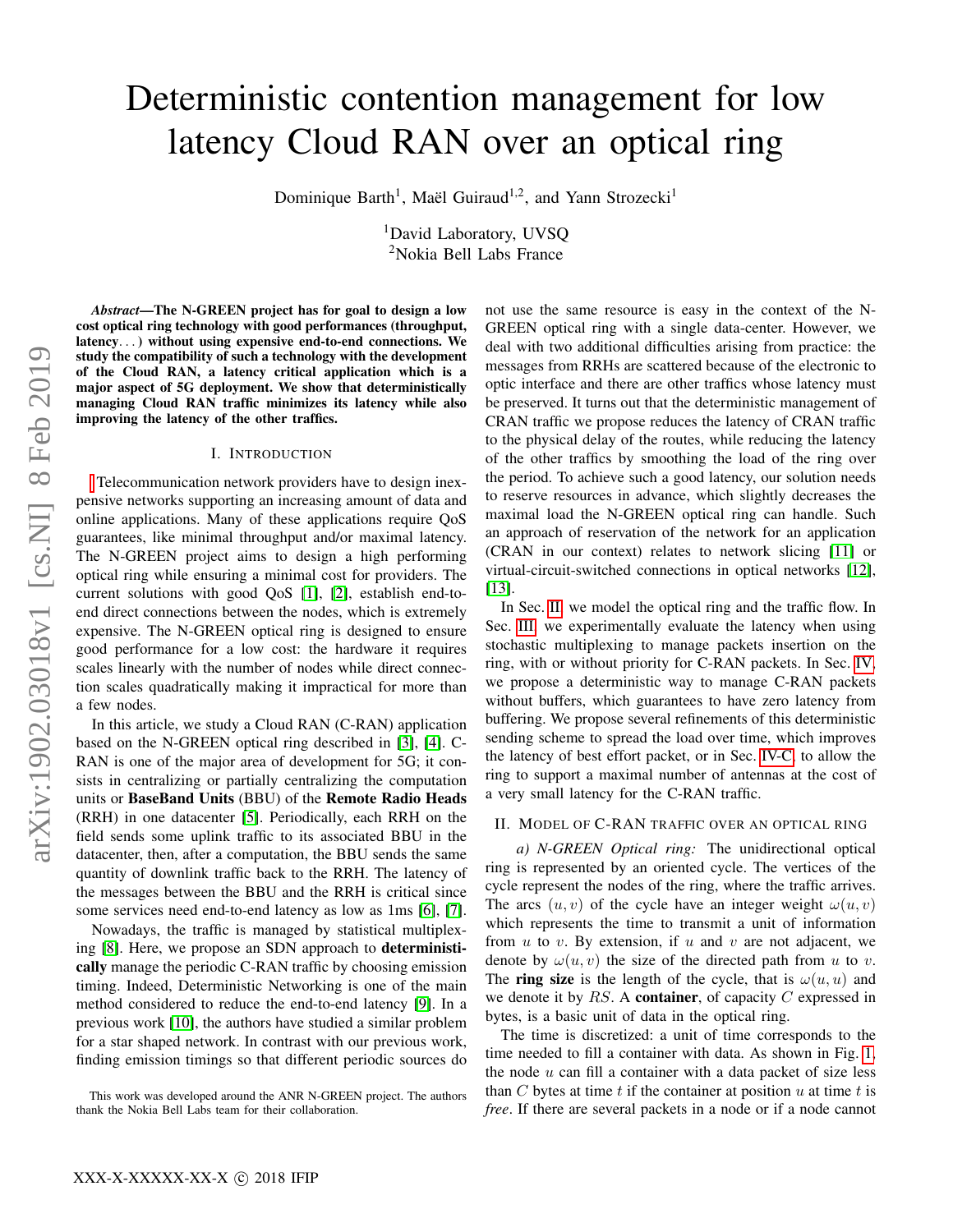fill a container, because it is not free, the remaining packets are stored in the insertion buffer of the node. A container goes from u to v in  $\omega(u, v)$  units of time. The ring follows a broadcast and select scheme with emission release policy: When a container is filled by some node  $u$ , it is freed when it comes back at  $u$  after going through the whole cycle.

<span id="page-1-1"></span>

Figure 1: Dynamic behavior of the ring.

*b) C-RAN traffic:* The RRHs are the source of the deterministic and periodic C-RAN traffic. There are  $k$  RRHs attached to the ring and several RRHs can be attached to the same vertex. An RRH is linked to a node of the ring through an electronic interface of bit rate  $R$  Bps. The ring has a larger bit rate of  $F \times R$  Bps. The integer F is called the **acceleration** factor between the electronic and the optical domains. A node aggregates the data received on the electronic interface during  $F$  units of time to create a packet of size  $C$  and then puts it in the insertion buffer. In each period  $P$ , an RRH emits data during a time called **emission time** or  $ET$ . Hence the RRH emits  $ET/F$  packets, i.e. requires a container of size C each F units of time during the emission time, as shown in Fig. [2.](#page-1-2)

At each period, the data of the RRH  $i$  begins to arrive in the insertion buffer at a time  $m_i$  called **offset**. The offsets can be determined by the designer of the system and can be different for each RRH but must remain the same over all periods. We assume that all BBUs are contained in the same data-center attached to the node  $v$ . The data from  $u$  is routed to its BBU at node v through the ring and arrives at time  $m_i + \omega(u, v)$  if it has been inserted in the ring upon arrival. Then after some computation time, which w.l.o.g. is supposed to be zero, an answer is sent back from the BBU to the RRH. The same quantity of data is emitted by each BBU or RRH during any period.

The latency of a data packet is defined as the time it waits in an insertion buffer. Indeed, because of the ring topology, the routes between RRHs and BBUs are fixed, thus we cannot reduce the physical transmission delay of a data which depends only on the size of the arcs used. Moreover, there is only one buffering point in the N-GREEN optical ring, the insertion buffer of the node at which the data arrives. Hence, in this context, to minimize the end-to-end delay, we need to minimize the (logical) latency. More precisely, we want to reduce the latency of the C-RAN traffic to **zero**, both for the RRHs (uplink) and the BBUs (downlink). In Sec. [IV](#page-2-0) we propose a deterministic mechanism with zero latency for C-RAN which also improves the latency of other data going through the optical ring. We shortly describe the nature of this additional traffic in the next paragraph.

<span id="page-1-2"></span>

Figure 2: Insertion of C-RAN traffic in the N-GREEN optical ring.

*c) Best effort traffic:* The optical ring supports other traffics, corresponding to the internet flow. We call this traffic Best Effort (BE). We want it to have the best possible distribution of latency, but since BE traffic is less critical than C-RAN traffic, we impose no hard constraint on its latency. At each node of the ring, a **contention buffer** is filled by a batch arrival process of BE data. This batch arrival process consists in generating, at each unit of time, a quantity of data drawn from a bimodal distribution to modelize the fact that internet traffic is bursty. Then, according to the fill rate of the contention buffer and the maximum waiting time of the data, a packet of size at most  $C$  may be created by aggregating data in the contention buffer. This packet is then put in the insertion buffer of the node. Hence, the arrival of BE messages can be modeled by a temporal law that gives the distribution of times between two arrivals of a BE packet in the insertion buffer. The computation of this distribution for the parameters of the contention buffer used in the N-GREEN optical ring is described in [\[14\]](#page-5-13). We use this distribution in our experiments to modelize BE packet arrival in the insertion buffer.

# <span id="page-1-0"></span>III. EVALUATION OF THE LATENCY ON THE N-GREEN OPTICAL RING

We first study the latency of the C-RAN and BE traffics when the ring follows an opportunistic insertion policy: When a free container goes through a node, it is filled with a packet of its insertion buffer, if there is one. Two different methods to manage the insertion buffer are experimentally compared. First, the FIFO rule, which consists in managing the C-RAN and BE packets in the same insertion buffer. Then, when a free container is available, the node fills it with the oldest packet of the insertion buffer, without distinction between C-RAN and BE. This method is compared to a method called C-RAN priority that uses two insertion buffers: one for the BE packets, and another for the C-RAN packets. The C-RAN insertion buffer has the priority and is used to fill containers on the ring while it is non empty before considering the BE insertion buffer.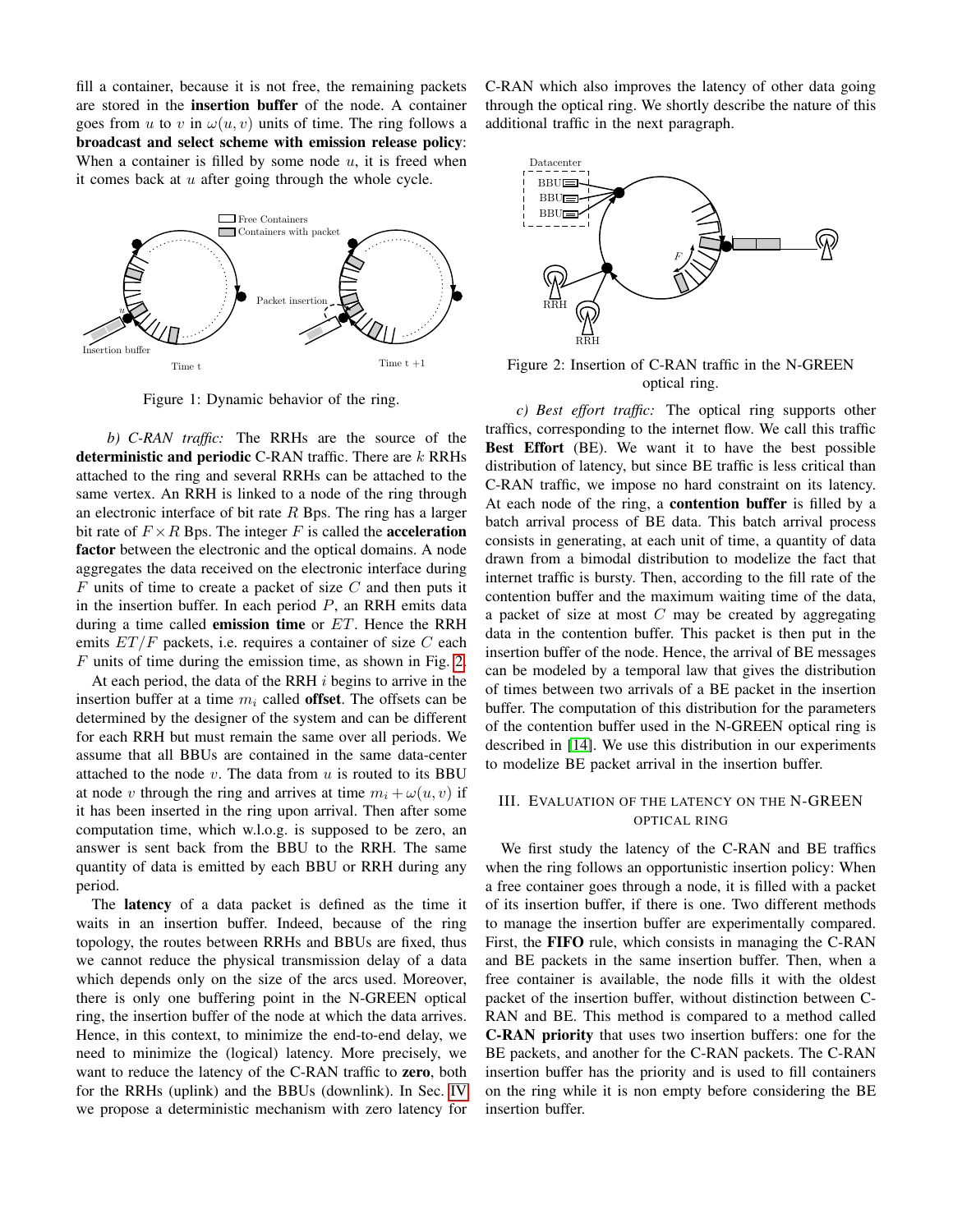We compare experimentally these two methods in the simplest topology: The lengths of the arcs between nodes are equal and there is one RRH by node. The experimental parameters are given in Table [4](#page-2-1) and chosen following [\[3\]](#page-5-2). In each experiment, the offsets of the RRHs are drawn uniformly at random in the period. The results are computed over 1, 000 experiments in which the optical ring is simulated during 1, 000, 000 units of time. Fig. [3](#page-2-2) gives the cumulative distribution of both C-RAN and BE traffics latencies for the FIFO and the C-RAN priority methods. The source code in C of the experiments can be found on one of the authors' webpage [\[15\]](#page-5-14).

<span id="page-2-2"></span>

Figure 3: Distribution of latencies for FIFO and C-RAN first

<span id="page-2-1"></span>

| Bit rate of an electronic interface $R$ | 10 Gbps         | Time to go through the cycle RS | $100$ UoT |
|-----------------------------------------|-----------------|---------------------------------|-----------|
|                                         | $100$ Gbps      | Emission time $ET$              | $500$ UoT |
| Optical ring bit rate $F \times R$      |                 | Period P                        | 1.000 UoT |
| Acceleration factor $F$                 | 10              | Number of RRH                   |           |
| Container size $C$                      | 100 kb          | Number of nodes $k$             |           |
| Unit of time (UoT) $C/(F \times R)$     | $1 \mu s$       | Load induced by C-RAN traffic   | 50%       |
| Length traveled during one UoT          | $200 \text{ m}$ |                                 |           |
|                                         |                 | Load induced by BE traffic      | 40%       |

Table 4: Parameters of the N-GREEN architecture

Unsurprisingly, the latency of the C-RAN traffic is better when we prioritize the C-RAN messages, while the BE traffic is heavily penalized. Furthermore, there is still 10% of the C-RAN traffic with a latency higher than  $50\mu s$ , a problem we address in the next section.

Remark that, due to the broadcast and select mode, a message coming from any node induces the same load for all the nodes of the ring. Hence the latency of the traffics coming from any RRHs or from the BBUs are the same, which may seem couterintuitive knowing that all BBUs share the same node on the ring. This is why in Fig. [4](#page-2-1) we do not ditinguish between uplink C-RAN traffic (RRH to BBU) and downlink C-RAN traffic (BBU to RRH).

#### <span id="page-2-0"></span>IV. DETERMINISTIC APPROACH FOR ZERO LATENCY

#### *A. Reservation*

Finding good offsets for the C-RAN traffic is a hard problem even for simple topologies and without BE traffic, see [\[10\]](#page-5-9). In this section, we give a simple solution to this problem in the N-GREEN optical ring, and we adapt it to minimize the latency of the BE traffic.

Let  $u$  be the node to which is attached the RRH  $i$ . To ensure zero latency for the C-RAN traffic, then the container which arrives at u at time  $m_i$  must be free so that the data from the RRH can be sent immediately on the optical ring.

To avoid latency between the arrival of the data from the RRH and its insertion on the optical ring, we allow nodes to reserve a container one round before using it. A container which is reserved cannot be filled by any node except the one which has reserved it (but it may not be free when it is reserved). If u reserves a container at time  $m_i - RS$ , then it is guaranteed that u can fill a free container at time  $m_i$  with the data of the RRH i. In the method we now describe, the C-RAN packets never wait in the node: The message sent by the RRH *i* arrives at its BBU at node v at time  $m_i + \omega(u, v)$ and the answer is sent from the BBU at time  $m_i + \omega(u, v) + 1$ .

Recall that an RRH fills a container every  $F$  units of time, during a time  $ET$ . Thus if we divide the period  $P$  into slots of F consecutive units of time, an RRH needs to fill at most one container each slot. If an RRH emits at time  $m_i$ , then we say it is at **position**  $m_i + \omega(u, v) \pmod{F}$ . The position of an RRH corresponds to the position in a slot of the container it has emitted, when it arrives at  $v$ , the node of the BBU. If an RRH is at position  $p$ , then by construction, the corresponding  $BBU$ is at position  $p+1 \pmod{F}$ . For now, we do not allow waiting times for C-RAN traffic, hence each RRH uses a container at *the same position during all the emission time*.

Given a ring, a set of RRH's, a period and an acceleration factor  $F$ , the problem we solve here is to find an **assignment** of values of the offsets  $m_i$ 's which is **valid**: two RRHs must never use the same container in a period. Moreover we want to preserve the latency of the BE traffic. It means that the time a BE packet waits in the insertion buffer must be minimized. To do so, we must minimize the time a node waits for a free container at any point in the period, by spreading the C-RAN traffic as uniformly as possible over the period.

Fig. [5](#page-2-3) represents an assignment of two couples of RRH and BBU by showing the containers going through the node of the BBU during a period. Each slot has a duration of  $F$ unit of times, and, since an RRH/BBU emits a packet each  $F$ UoT during  $ET$  UoT, if we take the granularity of a slot to represent the time, the emission of a BBU/RRH is continuous in our representation, during  $ET/F$  slots. A date t in the period corresponds in Fig. [5](#page-2-3) to the slot  $t/F$  and is at position  $t \mod F$ .

<span id="page-2-3"></span>

Figure 5: A valid assignment with  $F = 6$ .

## <span id="page-2-4"></span>*B. Building valid assignment with zero C-RAN latency*

Remark that two RRHs which are not at the same position never use the same containers. Moreover, if we fix the offsets of the RRHs to even positions so that they do not reserve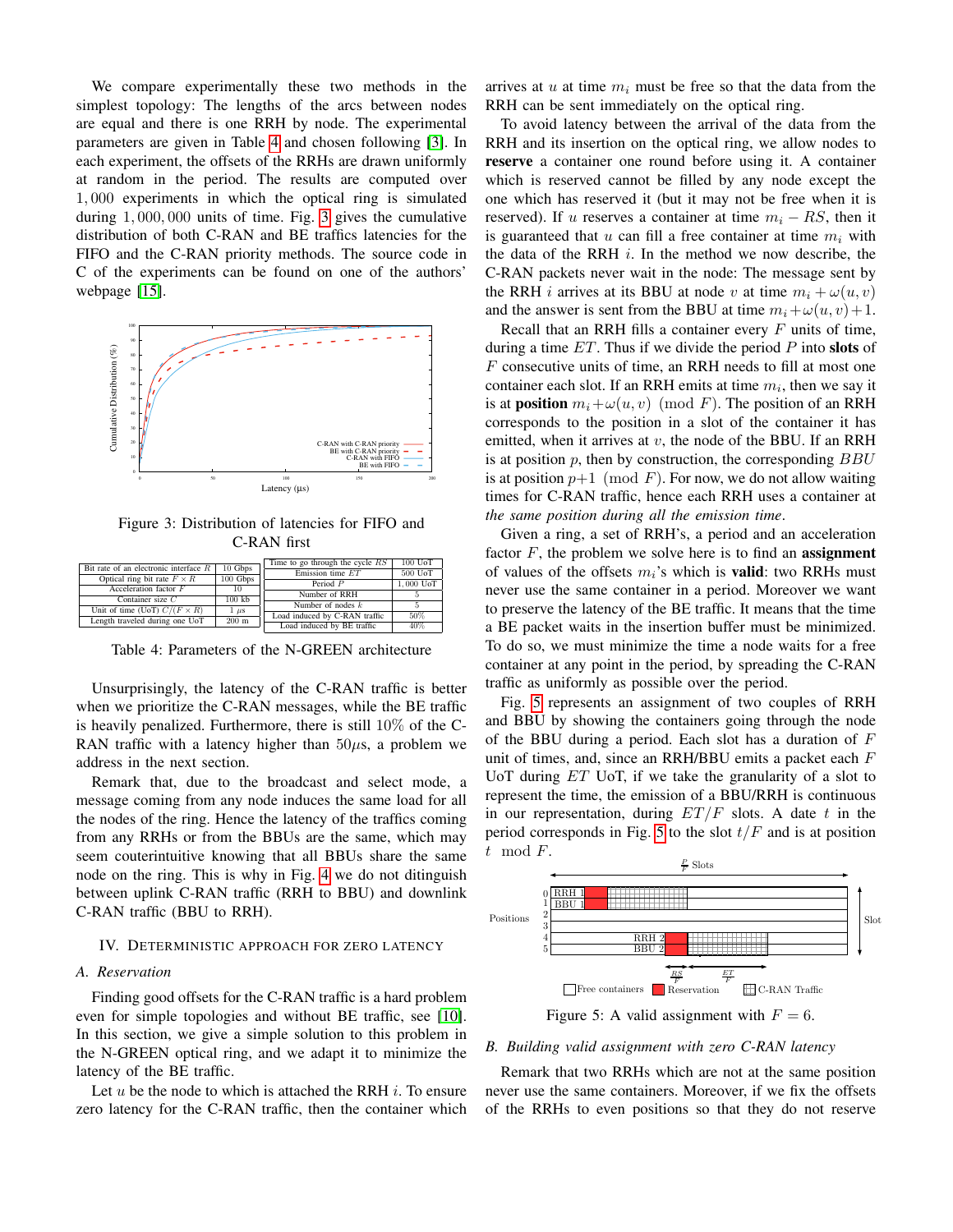the same containers, then, because the answers of the BBU are sent without delay in our model, it will fix the offsets of the BBUs to odd positions which do not reserve the same containers. Hence, we need to deal with the RRHs only. The next proposition gives a simple method to find an assignment.

# <span id="page-3-0"></span>Proposition 1. *There is a valid assignment of the offsets*  $m_1, \ldots, m_k$  *on the same position if*  $kET + RS \leq P$ .

*Proof.* W.l.o.g we fix  $m_1$  to 0 and all the other offsets will then be chosen at position 0. Let  $u_1, \ldots, u_k$  be the nodes attached to the RRHs  $1, \ldots, k$ . We assume that  $u_1, \ldots, u_k$  are in the order of the oriented cycle. The last message emitted by the RRH 1 arrives at  $u_2$  at time  $ET - 1 + \omega(u_1, u_2)$ . Therefore we can fix  $m_2 = ET + \omega(u_1, u_2)$ . In general we can set  $m_i = (i - 1) \times ET + \omega(u_1, u_i)$  and all RRHs will use different containers at position 0 during a period. Since  $k \times ET + \omega(u_1, u_1) \leq P$  by hypothesis, the containers filled by the kth RRH are freed before P. Hence when the RRH 1 must emit something at the first unit of time of the second period, there is a free container.  $\Box$ 

Remark that reserving free containers make them unusable for BE traffic which is akin to a loss of bandwidth. However, with our choice of emission times of the RRHs in the order of the cycle, most of the container we reserve are used by the data from some RRH. If all containers at some position are used, that is  $kET + RS = P$ , then there are only RS free containers wasted. In the worst case, less than  $2RS$  containers are wasted by the assignment of Prop. [1.](#page-3-0)

It is now easy to derive the maximal number of antennas which can be supported by an optical ring, when using reservation and the same position for an RRH for the whole period.

# **Corollary 1.** *There is a valid assignment with*  $\lfloor \frac{P-RS}{ET} \rfloor \times \frac{F}{2}$ *antennas and zero latency.*

*Proof.* Following Prop. [1,](#page-3-0) the maximal number of antennas for which there is an assignment on the same position is  $k =$  $\lfloor \frac{P-RS}{ET} \rfloor$ . In such an assignment, we need a second position to deal with the traffic coming from the BBUs coming back to those k antennas. Since we got  $F$  positions in the slot, the number of antennas supported by the ring is thus equal to  $k \times \frac{F}{2}$ .  $\Box$ 

With the parameters of the N-GREEN ring given in Fig. [4,](#page-2-1) we can support 5 antennas, while stochastic multiplexing can support 10 antennas albeit with extreme latency. There are two sources of inefficiency in our method. The first comes from the reservation and cannot be avoided to guarantee the latency of the C-RAN traffic. The second comes from the fact that an RRH must emit at the same position during all the emission time (to guarantee zero latency). We relax this constraint in Sec. [IV-C](#page-4-0) to maximize the number of antennas supported by the ring, while minimizing the loss of bandwith due to reservation.

We now present an algorithm using reservation as in Prop[.1](#page-3-0) to set the offsets of several RRHs at the same position. In a naive assignment, we put each RRH in an arbitrary position, for instance one RRH by position. We then propose three ideas to optimize the latency of the BE traffic, by spacing as well as possible the free containers in a period.

*a) Balancing inside the period:* With the parameters of the N-GREEN ring given in Fig. [4](#page-2-1) ( $ET = \frac{P}{2}$ ,  $F = 10$  and  $n = 5$ ), there are no unused position. Any assignment has exactly one BBU or RRH at each position. If all the RRHs start to emit at the first slot, then during  $ET$  there will be no free container anywhere on the ring, inducing a huge latency for the BE traffic. To mitigate this problem, in a period, the time with free containers in each position must be uniformly distributed over the period as shown in Fig. [6.](#page-3-1)

<span id="page-3-1"></span>

Figure 6: Balancing inside the period.

*b) Compacting positions:* For each position which is used by some RRH, and for each period, at least  $RS$  free containers are reserved which decreases the maximal load the system can handle. Therefore to not waste bandwidth, it is important to put as many RRHs as possible on the same position as shown in Fig. [7.](#page-3-2) Indeed, for any position which is not used at all, no container needs to be reserved. This strategy is also good to spread the load during the period since it maximizes the number of unused positions and for each unused position there is a container free of C-RAN traffic each  $F$  unit of times.

<span id="page-3-2"></span>

Figure 7: Compacting positions.

*c) Balancing used positions:* The free positions can be distributed uniformly over a slot, to minimize the time to wait before a node has access to a container from a free position, as shown in Fig. [8.](#page-3-3) To do so, compute the number of needed positions  $x = \lceil k \times \frac{ET}{P-RS} \rceil$ , with k the number of antennas using the previous strategy. Then, set the  $x$  used positions in the following way:  $\frac{F}{\sqrt{x}}$  -1 free positions are set between each used positions. If  $\frac{F}{x}$  has a reminder r, then we set the r free remaining positions uniformly over the interval in the same way and so on until there are no more free position. It is a small optimization, since it decreases the latency by at most  $F/2$ .

<span id="page-3-3"></span>

Figure 8: Balancing used positions.

*d) Experimental evaluation:* Our algorithm *combines the three methods* we have described to spread the load over the period. In order to understand the interest of each improvement, we present the cumulative distribution of the latency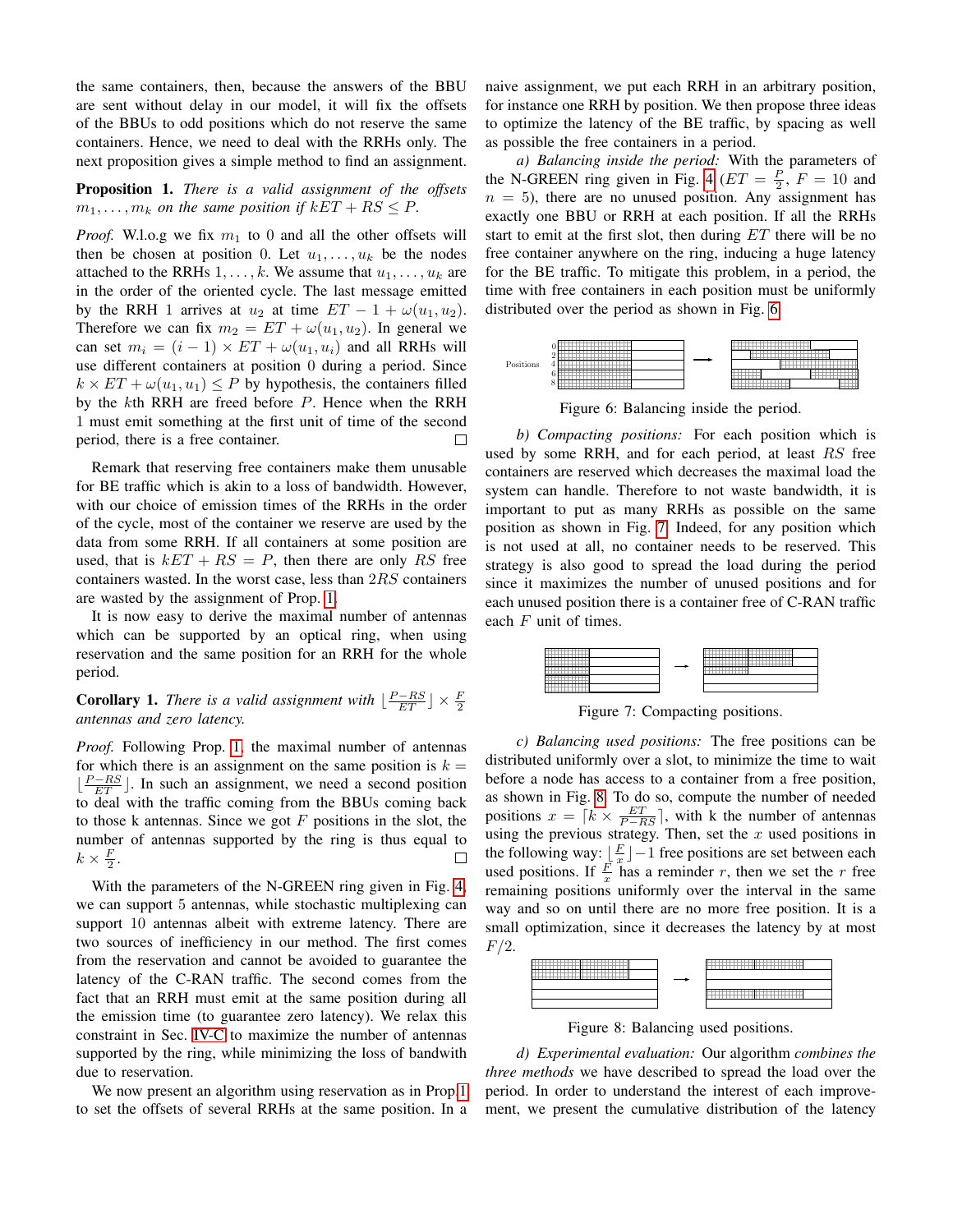of the BE traffic using them either alone or in conjunction and we compare our algorithm to stochastic multiplexing with C-RAN priority.

<span id="page-4-1"></span>

Figure 9: BE latencies of a naive assignment and balancing inside the period for 5 antennas.

Fig. [9](#page-4-1) shows the performance of balancing the C-RAN traffic inside the period against a naive assignment in which all the RRH begin to emit at the same slot. We keep the same parameters as in Sec. [III](#page-1-0) (see Table [4\)](#page-2-1). As expected, the BE traffic latency is much better when we balance the C-RAN traffic inside the period and already much better than stochastic multiplexing.

To show the interest of compacting the positions, we must be able to put several RRHs at the same position. Hence, we change the emission time to  $ET = 200$  and the number of antennas to  $k = 12$  to keep the load around 90% as in the experiment of Fig. [3.](#page-2-2) This is not out of context since the exact split of the C-RAN (the degree of centralization of the computation units in the cloud) is not fully determined yet [\[5\]](#page-5-4).

As shown in Fig[.10,](#page-4-2) the performance of the naive assignment is really bad. Compacting the RRHs on a minimal number of positions decreases dramatically the latency. If in addition, we balance over a period, we get another gain of latency of smaller magnitude: the average (respectively maximum) latency for BE traffic goes from  $4.76\mu s$  (resp.  $48\mu s$ ) to  $3.28\mu s$  (resp.  $37\mu s$ ). We did not represent the benefit of balancing used positions because the reduction in latency it yields is small as expected: the average (respectively maximum) latency for BE traffic goes from  $4.76\mu s$  (resp.  $48\mu s$ ) to  $4.43\mu s$  (resp.  $44\mu s$ ).

In Fig. [11,](#page-4-3) we compare the cumulative distribution of the latency of the BE traffic using the FIFO rule to our reservation algorithm with the three proposed improvements. The parameter are the same as in the previous experiment. The performance of our reservation algorithm is excellent, since the C-RAN traffic has *zero latency* and the BE traffic has a *better latency* than with the FIFO rule despite the cost of reservation. It is due to the balancing of the load of the C-RAN traffic over the period, that guarantee a more regular bandwidth for the BE traffic.

<span id="page-4-2"></span>

Figure 10: BE latencies of compacting positions and balancing inside the period for 12 antennas.

<span id="page-4-3"></span>

Figure 11: FIFO buffer compared to the best method with reservation for 12 antennas.

#### <span id="page-4-0"></span>*C. Building valid assignment with some C-RAN latency*

The previous approach limits the number of antennas supported by the ring when  $P - RS \mod ET \neq 0$ , which is the case with N-GREEN parameters. The method we present in this section enables us to support more antennas and improves the latency of BE traffic (it reserves less free containers) by *allowing the data from an RRH to use two positions*. It is at the cost of a slightly worse latency for C-RAN traffic and it also requires in practice to implement some buffering for the C-RAN packets.

In order to support as much antennas as possible on the ring, we use *all* containers in a given position, improving on the compacting position heuristic.

<span id="page-4-4"></span>Proposition 2. *There is a valid assignment for* k *antennas when*  $k \leq \lfloor \frac{P-RS}{ET} \times \frac{F}{2} \rfloor$ .

*Proof.* We consider the RRHs in the order of the ring. Let  $l = \lfloor \frac{P-RS}{ET} \rfloor$ , then we set the offsets of the first l RRHs as in Prop. [1.](#page-3-0) These RRHs are at position zero and the  $(l + 1)$ th RRH first emits at position zero, with offset  $m_{l+1} = l * ET +$  $\omega(u_0, u_{l+1}).$ 

The  $(l + 1)$ th RRH emits up to time  $P - \omega(u_{l+1}, u_0)$  at position zero, so that there is no conflict with RRH 0 during